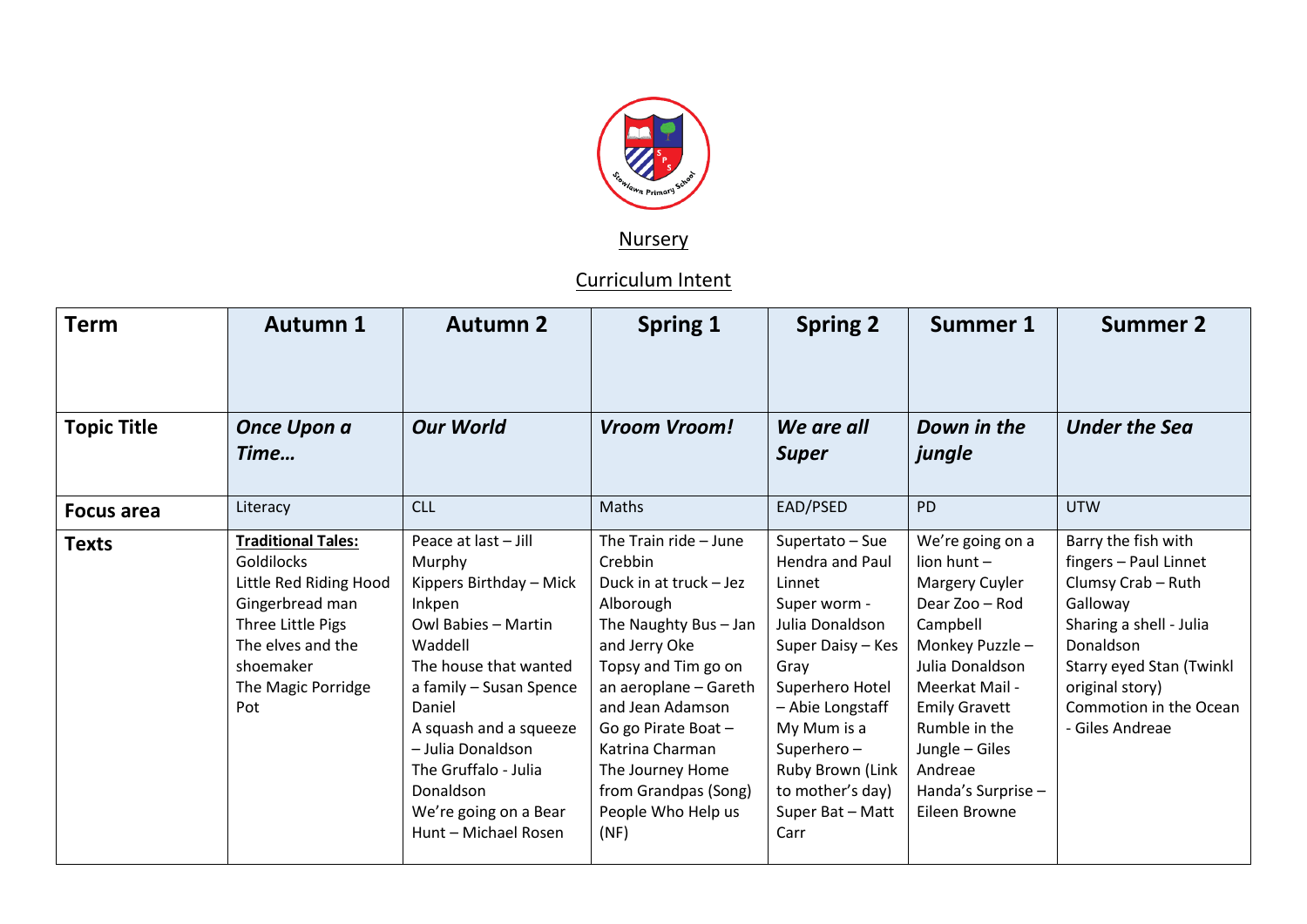| <b>Nursery</b><br><b>Rhymes/Poems</b><br>Literacy | When Goldilocks went<br>to the house of the<br><b>Bears</b><br>Repeating known                                                                                | <b>Twinkle Twinkle</b><br>Recognising logos/print                                                                                         | Wheels on the Bus<br>Discussing setting,                                                                                                                         | Wind the Bobbin<br>up<br>Good and bad                                                                                     | 5 Little Monkeys<br>Describing settings                                                                                                                              | 1,2,3,4,5 Once I caught a<br>fish alive<br>Discussing setting,                                                                                     |
|---------------------------------------------------|---------------------------------------------------------------------------------------------------------------------------------------------------------------|-------------------------------------------------------------------------------------------------------------------------------------------|------------------------------------------------------------------------------------------------------------------------------------------------------------------|---------------------------------------------------------------------------------------------------------------------------|----------------------------------------------------------------------------------------------------------------------------------------------------------------------|----------------------------------------------------------------------------------------------------------------------------------------------------|
|                                                   | phrases from stories<br>Listening to stories in<br>small groups<br>Retelling know stories<br>Holding our pencil<br>correctly and making<br>marks with control | in the environment and<br>own name<br>Sequencing and<br>retelling stories<br>Discussing characters<br>Giving meaning to<br>marks          | character and main<br>events<br>Story sequencing<br>Showing interest in<br>print and illustrations<br>Copying letters from<br>name<br>Giving meaning to<br>marks | characters<br>Rhyming<br>Sequencing<br>Writing name<br>Giving meaning<br>to marks                                         | Retelling stories<br>understanding<br>that the print<br>carries meaning<br>Rhyming<br>Writing name and<br>some other initial<br>sounds<br>Giving meaning to<br>marks | character and main<br>events<br>Retelling stories in detail<br>Rhyming<br>Writing name and some<br>other initial sounds<br>Giving meaning to marks |
| <b>CLL</b>                                        | Speaking<br>focus- discussing who<br>lives in our homes,<br>what we can see and<br>hear out on the forest,<br>discussing Diwali                               | Who/what/when/where<br>questions<br>Understanding<br>prepositions (Link to<br>maths)<br>Listening to rhythm in<br>stories (Link to Music) | Understanding the use<br>of objects<br>Flying paper<br>aeroplanes-discussing<br>what happened and<br>why<br>Discussing journeys<br>they have been on             | What/how/why<br>questions<br>Speaking games<br>(Talk for a minute<br>about)                                               | Listening and<br>attention games<br>(What am I)                                                                                                                      | Following instructions<br>Discussing moving up to<br>Reception (Link to PSED)                                                                      |
| <b>Maths</b>                                      | Counting to 10<br>Using shapes for<br>purpose<br>Selecting specific<br>amounts                                                                                | <b>Comparing quantities</b><br>Positional language<br>Shape hunt/shapes in<br>the environment<br>Simple number<br>problems                | <b>Making arrangements</b><br>with shapes<br>Counting/recognising<br>numerals<br>Number formation and<br>representing numbers                                    | Simple maths<br>problems<br>Investigating<br>size/length<br>Ordering<br>numbers<br>Number<br>formation/<br>representation | Counting steps<br>following a map<br>Problem solving<br>Number formation<br>Matching numeral<br>to quantity                                                          | Shapes in the<br>environment<br>Size ordering<br>Simple maths problems                                                                             |
| <b>PSED</b>                                       | Getting to know you<br><b>Making Friends</b>                                                                                                                  | Where do you live?<br>Who do you live with?                                                                                               | Playing alongside<br>others<br>Sharing                                                                                                                           | What is special<br>about you?<br>We are all<br>different                                                                  | Responsibility                                                                                                                                                       | Managing feelings- Are<br>we ready for reception?                                                                                                  |
| <b>PD</b>                                         | Movement games<br>Throwing and catching<br>Climbing on apparatus                                                                                              | Jumping<br><b>Balancing</b><br><b>Ball skills</b>                                                                                         | Throwing and catching<br>Movement patterns<br>Yoga                                                                                                               | Navigating space<br>Moving in<br>different ways                                                                           | Moving like<br>animals<br>Simon says                                                                                                                                 | Moving like sea<br>creatures<br>Jumps                                                                                                              |